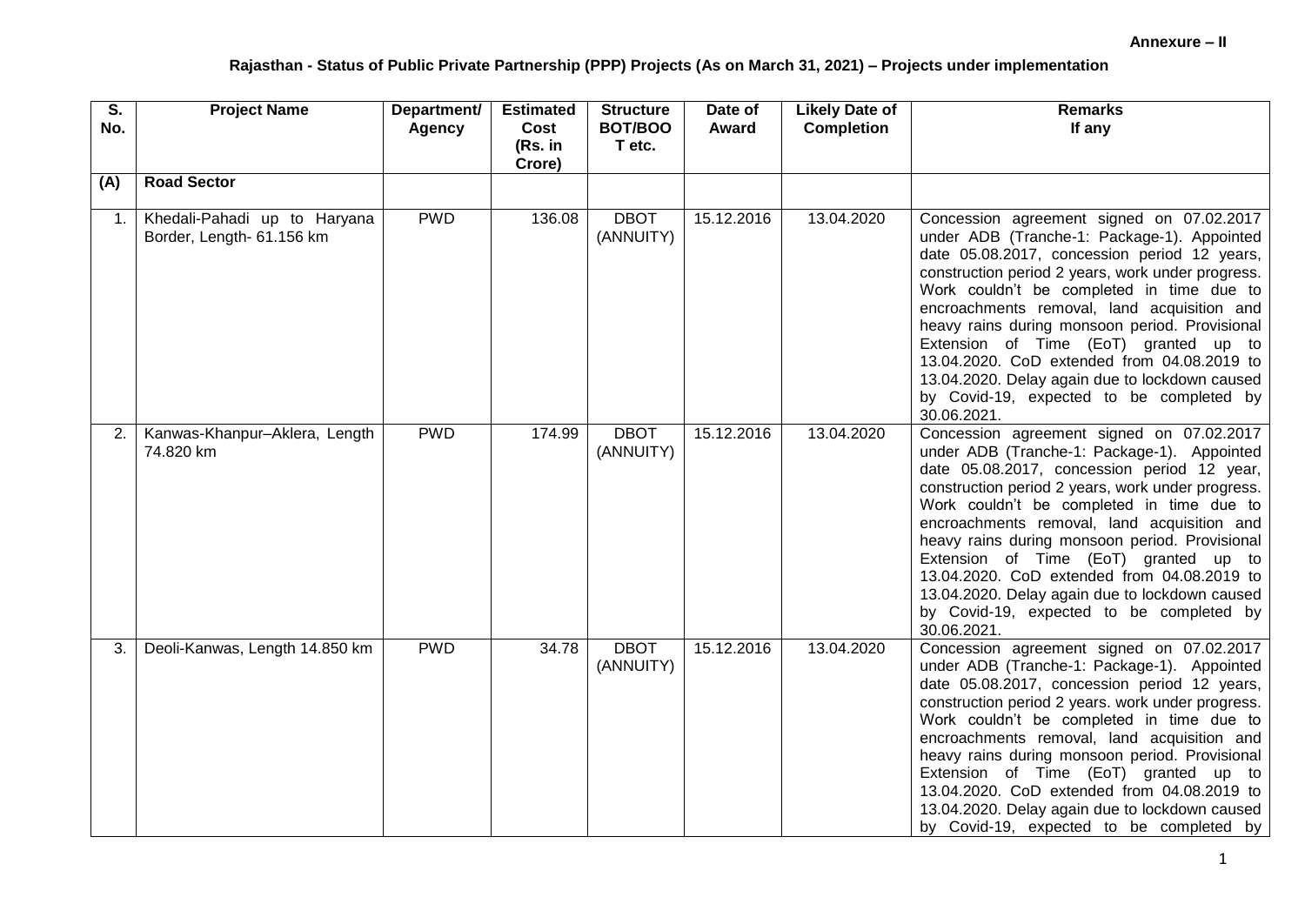| $\overline{\mathsf{S}}$ .<br>No. | <b>Project Name</b>                                     | Department/<br><b>Agency</b> | <b>Estimated</b><br>Cost<br>(Rs. in<br>Crore) | <b>Structure</b><br>BOT/BOO<br>T etc. | Date of<br>Award | <b>Likely Date of</b><br><b>Completion</b> | <b>Remarks</b><br>If any                                                                                                                                                                                                                                                                                                                                                                                                                                                                                                                           |
|----------------------------------|---------------------------------------------------------|------------------------------|-----------------------------------------------|---------------------------------------|------------------|--------------------------------------------|----------------------------------------------------------------------------------------------------------------------------------------------------------------------------------------------------------------------------------------------------------------------------------------------------------------------------------------------------------------------------------------------------------------------------------------------------------------------------------------------------------------------------------------------------|
|                                  |                                                         |                              |                                               |                                       |                  |                                            | 30.06.2021.                                                                                                                                                                                                                                                                                                                                                                                                                                                                                                                                        |
| 4.                               | Alot (MP) - Gangdhar Suwansar<br>(MP), Length 24.550 km | <b>PWD</b>                   | 58.11                                         | <b>DBOT</b><br>(ANNUITY)              | 15.12.2016       | 13.04.2020                                 | Concession agreement signed on 07.02.2017<br>under ADB (Tranche-1: Package-1). Appointed<br>date 05.08.2017, Construction period 2 years and<br>concession period 12 years. work under progress<br>Work couldn't be completed in time due to<br>encroachments removal, land acquisition and<br>heavy rains during monsoon period. Provisional<br>Extension of Time (EoT) granted up to<br>13.04.2020. CoD extended from 04.08.2019 to<br>13.04.2020. Delay again due to lockdown caused<br>by Covid-19, expected to be completed by<br>30.06.2021. |
| 5.                               | Gadoj - Beharor - Haryana<br>Border, Length 46.4 km     | <b>PWD</b>                   | 193.91                                        | <b>DBFOT</b><br>(VGF)                 | 16.08.2017       | 18.06.2020                                 | Agreement signed on 11.10.2017 with 1.90%<br>premium of realizable toll from COD. Appointed<br>date 19.12.2018. Construction period 1 year 6<br>months. Concession period 14 years. Due to<br>lockdown caused by Covid-19 and directions<br>issued by the High Court, Jaipur for<br>transplantation of trees, completion of work will<br>be delayed, expected to be completed by<br>04.08.2022                                                                                                                                                     |
|                                  | Sub - Total (A)                                         |                              | 597.87                                        |                                       |                  |                                            |                                                                                                                                                                                                                                                                                                                                                                                                                                                                                                                                                    |
| (B)                              | <b>Urban Infrastructure</b>                             |                              |                                               |                                       |                  |                                            |                                                                                                                                                                                                                                                                                                                                                                                                                                                                                                                                                    |
|                                  |                                                         |                              |                                               |                                       |                  |                                            |                                                                                                                                                                                                                                                                                                                                                                                                                                                                                                                                                    |
| $\mathbf{1}$ .                   | Jal Mahal Tourism Project, Jaipur                       | <b>RTDC</b>                  | 200.00                                        | <b>BOOT</b>                           | 30.09.2004       | 2020-21                                    | Lease agreement signed with M/s Jal Mahal<br>Resort Pvt. Ltd., Mumbai on 22.11.2005 for 99<br>years. Work of Phase-II stopped as the matter<br>remains Sub-Judice in Hon'ble Supreme Court.<br>SLP filed by private developer in Hon'ble<br>Supreme Court. The Hon'ble Supreme Court<br>decided to reduce the lease period from 99 years<br>to 30 years, to reduce sub-merged area from 100<br>acre land and to open the monument to the<br>general public. For non-compliance of order,<br>Contempt petition filed. A writ petition also filed    |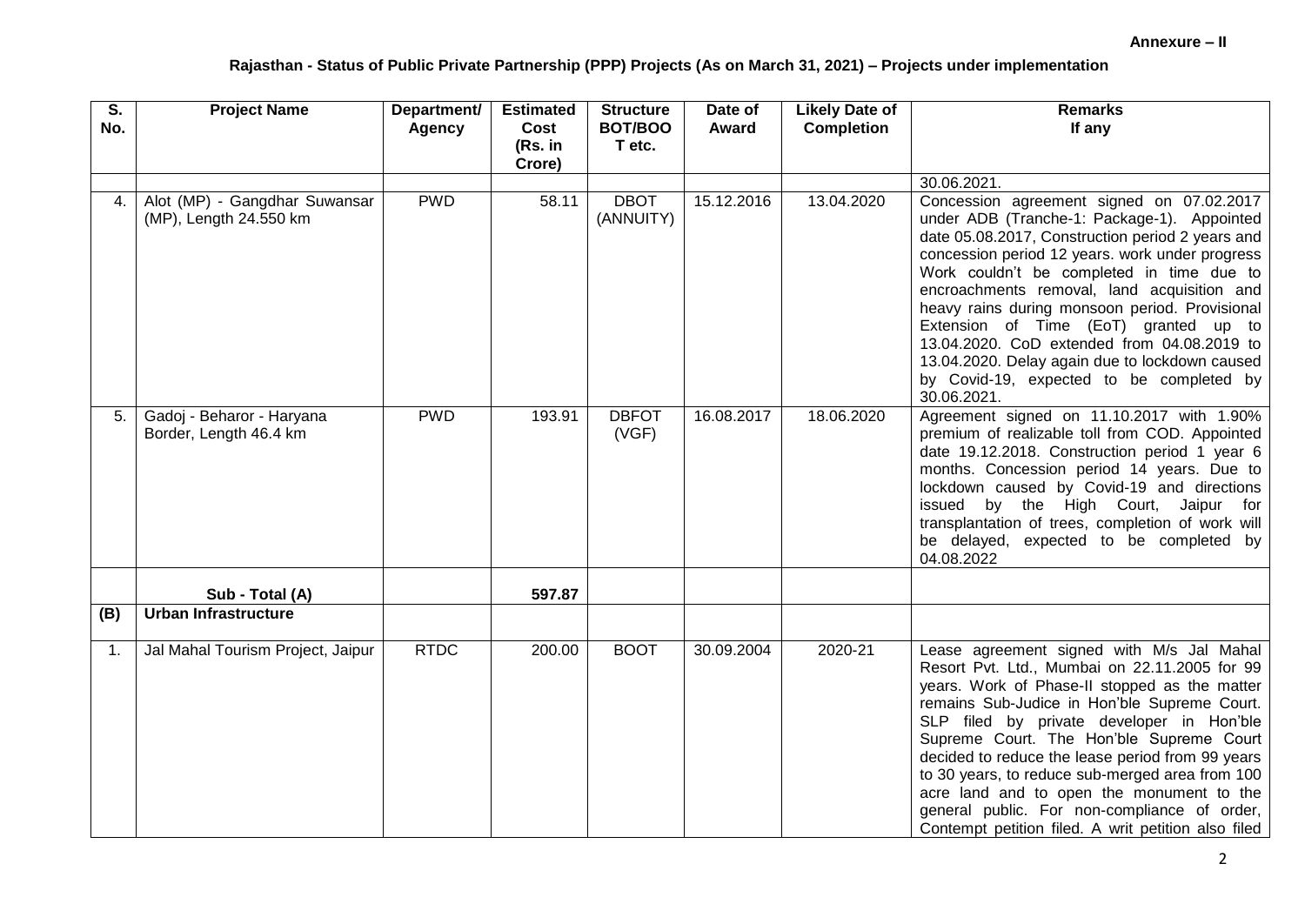| $\overline{\mathsf{s}}$ .<br>No. | <b>Project Name</b>                                                                                   | Department/<br><b>Agency</b> | <b>Estimated</b><br>Cost<br>(Rs. in<br>Crore) | <b>Structure</b><br>BOT/BOO<br>T etc. | Date of<br>Award | <b>Likely Date of</b><br><b>Completion</b> | <b>Remarks</b><br>If any                                                                                                                                                                                                                                                                                                                                                                                                                                                                                              |
|----------------------------------|-------------------------------------------------------------------------------------------------------|------------------------------|-----------------------------------------------|---------------------------------------|------------------|--------------------------------------------|-----------------------------------------------------------------------------------------------------------------------------------------------------------------------------------------------------------------------------------------------------------------------------------------------------------------------------------------------------------------------------------------------------------------------------------------------------------------------------------------------------------------------|
|                                  |                                                                                                       |                              |                                               |                                       |                  |                                            | Rajasthan<br>Lake<br>Conservation<br>the<br>against<br>Authority in Hon'ble Supreme Court.                                                                                                                                                                                                                                                                                                                                                                                                                            |
| 2.                               | Jaipur Street Lighting System<br>Project for existing lamps spread<br>across eight zones              | JMC, Jaipur                  | 25.00                                         | <b>DBFOM</b>                          | 24.12.2014       | June, 2021                                 | Agreement signed with SMC Infra Ltd., Pune,<br>Maharashtra on 24.12.2014 for the period of 10<br>years to achieve energy savings on existing<br>public lighting network of Jaipur City. The<br>recovery of the project cost is from financial value<br>of energy saved amount. Total 26,807 LED lights<br>installed so far. Amended agreement signed by<br>JMC, SMC & LSG for replacement of remaining<br>86,258 conventional street lights. Out of this<br>77,818 lights have installed so far. Work in<br>progress. |
| 3.                               | <b>Biomedical</b><br>Waste<br>Common<br>Facility (CBWTF),<br>Treatment<br>Chittorgarh - Rajsamand     | MC,<br>Chittorgarh           | 0.70                                          | <b>DBOOT</b>                          | 22.04.2017       | December, 2021                             | LoA issued to M/s E- Tech Projects, Bikaner and<br>agreement executed. Land allotted to firm. Date<br>of submission for ToR is 06.09.2017. As per LoA<br>plant to be established within 12 months after<br>land allotment. Environmental Clearance awaited<br>and land issues raised by local residents yet to<br>be resolved.                                                                                                                                                                                        |
| 4.                               | Biomedical<br>Waste<br>Common<br>Treatment<br>Facility<br>(CBWTF),<br>Jalore- Sirohi                  | Municipality,<br>Jalore      | 0.70                                          | <b>DBOOT</b>                          | 31.05.2017       | October 2021                               | LoA issued to M/s Instromedix (India) Pvt. Ltd.,<br>Jaipur. As per LoA plant to be establish within 12<br>months after land allotment Lease deed executed<br>with the firm on 31.05.2017. ToR submitted on<br>09.12.2017. Environmental clearance allotted and<br>firm applied for water and electricity connection.                                                                                                                                                                                                  |
| 5.                               | Biomedical<br>Waste<br>Common<br>Treatment Facility (CBWTF),<br>Sikar- Churu-Jhunjhunu                | Municipality,<br>Jhunjhunu   | 0.70                                          | <b>DBOOT</b>                          | 05.05.2017       | December, 2021                             | LoA issued to M/s Instromedix (India) Pvt. Ltd.,<br>Jaipur. Lease deed executed with the firm on<br>08.06.2017. Firm received ToR. Waste from<br>Jhunjhunu is being treated at Jaipur on the basis<br>agreement. Agreement cancelled<br>of<br>on<br>16.01.2019. Alternate land allotted to<br>the<br>municipality and lease deed is under process.                                                                                                                                                                    |
| 6.                               | Waste<br><b>Biomedical</b><br>Common<br>Treatment Facility (CBWTF),<br>Sawai Madhopur, Tonk & Karauli | MC, Sawai<br>Madhopur        | 0.70                                          | <b>DBOOT</b>                          | 05.01.2016       | December, 2021                             | LoA issued to M/s E-Tech. Projects, Bikaner on<br>05.01.2016. Land allotted. Lease deed done and<br>ToR submitted to SEIAA Committee.<br>ToR<br>EIA study<br>is going<br>granted<br>and<br>on.                                                                                                                                                                                                                                                                                                                        |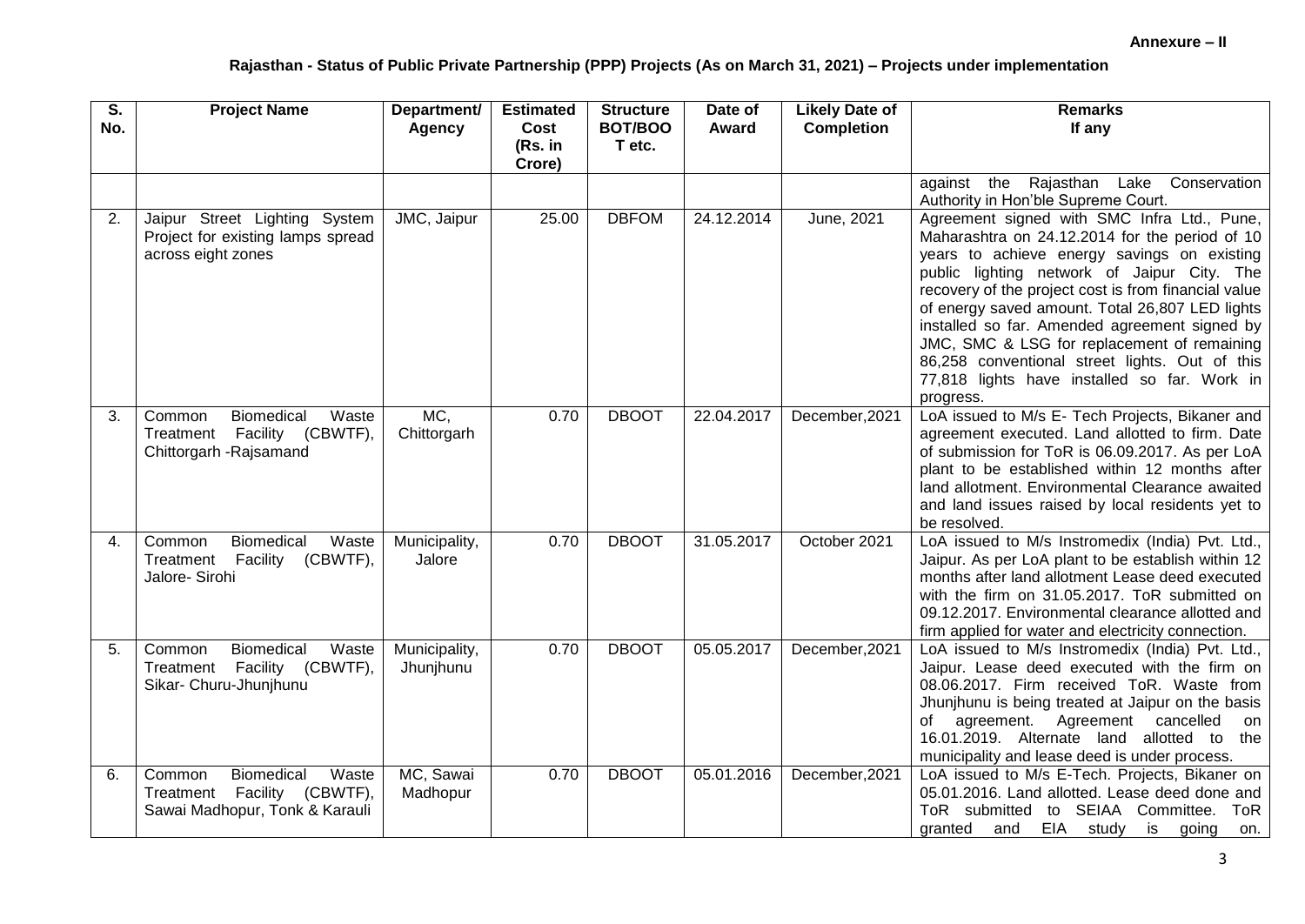| $\overline{\mathsf{s}}$ .<br>No. | <b>Project Name</b>                                                                         | Department/<br><b>Agency</b> | <b>Estimated</b><br>Cost<br>(Rs. in | <b>Structure</b><br>BOT/BOO<br>T etc. | Date of<br>Award | <b>Likely Date of</b><br><b>Completion</b> | <b>Remarks</b><br>If any                                                                                                                                                                                                                                                                                                                                                                                                                            |
|----------------------------------|---------------------------------------------------------------------------------------------|------------------------------|-------------------------------------|---------------------------------------|------------------|--------------------------------------------|-----------------------------------------------------------------------------------------------------------------------------------------------------------------------------------------------------------------------------------------------------------------------------------------------------------------------------------------------------------------------------------------------------------------------------------------------------|
|                                  |                                                                                             |                              | Crore)                              |                                       |                  |                                            |                                                                                                                                                                                                                                                                                                                                                                                                                                                     |
|                                  |                                                                                             |                              |                                     |                                       |                  |                                            | Establishment of plant to be done within 12<br>months after signing of contract/agreement as<br>per LoA condition.                                                                                                                                                                                                                                                                                                                                  |
| 7.                               | STPs (25 MLD + 10 MLD + 5<br>MLD) in Udaipur town                                           | MC, Udaipur                  | 80.00                               | Hybrid<br>Annuity                     | 04.07.2017       | April., 2021                               | O&M period is 15 years of STP's based on SBR<br>process having provision for reuse of 50% treated<br>water of Udaipur town. 25 MLD plant has started<br>and 10 MLD plant under commissioning. 5 MLD<br>plant has been completed and it is under trial                                                                                                                                                                                               |
| 8.                               | Plant<br>to<br>Energy<br>Waste<br>Langariyawas Jaipur (600 TPD,<br>7 MW)                    | JMC,<br>Jaipur               | 182.17                              | <b>DBFOT</b><br>(VGF)                 | 04.11.2016       | 2020-21                                    | LoA issued on 04.11.2016 & agreement signed<br>on 19.04.2017 with lowest bidder M/s JITF Urban<br>Infrastructure Ltd. for 30 years on royalty of Rs.<br>66.00/MT. VGF of Rs. 25 crore from Gol.<br>Establishment of plant to be done within 12<br>months after completing Power Purchase<br>Agreement (PPA) and receiving EC. PPA and<br>lease deed under consideration. As per the order<br>tariff for power purchase decided at 7.31 Rs.<br>/KWH. |
| 9.                               | Waste to Energy Projects at<br>Jodhpur (400 TPD, 4 MW)                                      | MC, Jodhpur                  | 120.00                              | <b>DBFOT</b>                          | 11.01.2017       | 2020-21                                    | LoA issued on 11.01.2017 & agreement signed<br>on 24.04.2018 with lowest bidder M/s JITF Urban<br>Infrastructure Ltd. Royalty of Rs. 126.00/MT<br>given by the firm to Nagar Nigam Jodhpur.<br>Establishment of plant to be done within 12<br>months after completing PPA and receiving EC.<br>Lease deed & PPA under consideration. As per<br>the order tariff for power purchase decided at<br>7.43 Rs. /KWH.                                     |
|                                  | $Sub - Total (B)$                                                                           |                              | 609.97                              |                                       |                  |                                            |                                                                                                                                                                                                                                                                                                                                                                                                                                                     |
| (C)                              | <b>Power Sector</b>                                                                         |                              |                                     |                                       |                  |                                            |                                                                                                                                                                                                                                                                                                                                                                                                                                                     |
| $\mathbf{1}$ .                   | PPP-3: 220 kV S/C Sikar -<br>Nawalgarh - Jhunjhunu line with<br>220/132 kV GSS at Nawalgarh | <b>RRVPN Ltd.</b>            | 36.28                               | <b>BOOM</b>                           | 23.02.2011       | 24.02.2015                                 | Agreement signed with M/s Emco Ltd. for 25<br>years. Project not completed. Final termination<br>notice issued to M/s STSCL. The matter is Sub-<br>Judice with Appellate Tribunal against order<br>issued by RERC. Next hearing date is                                                                                                                                                                                                             |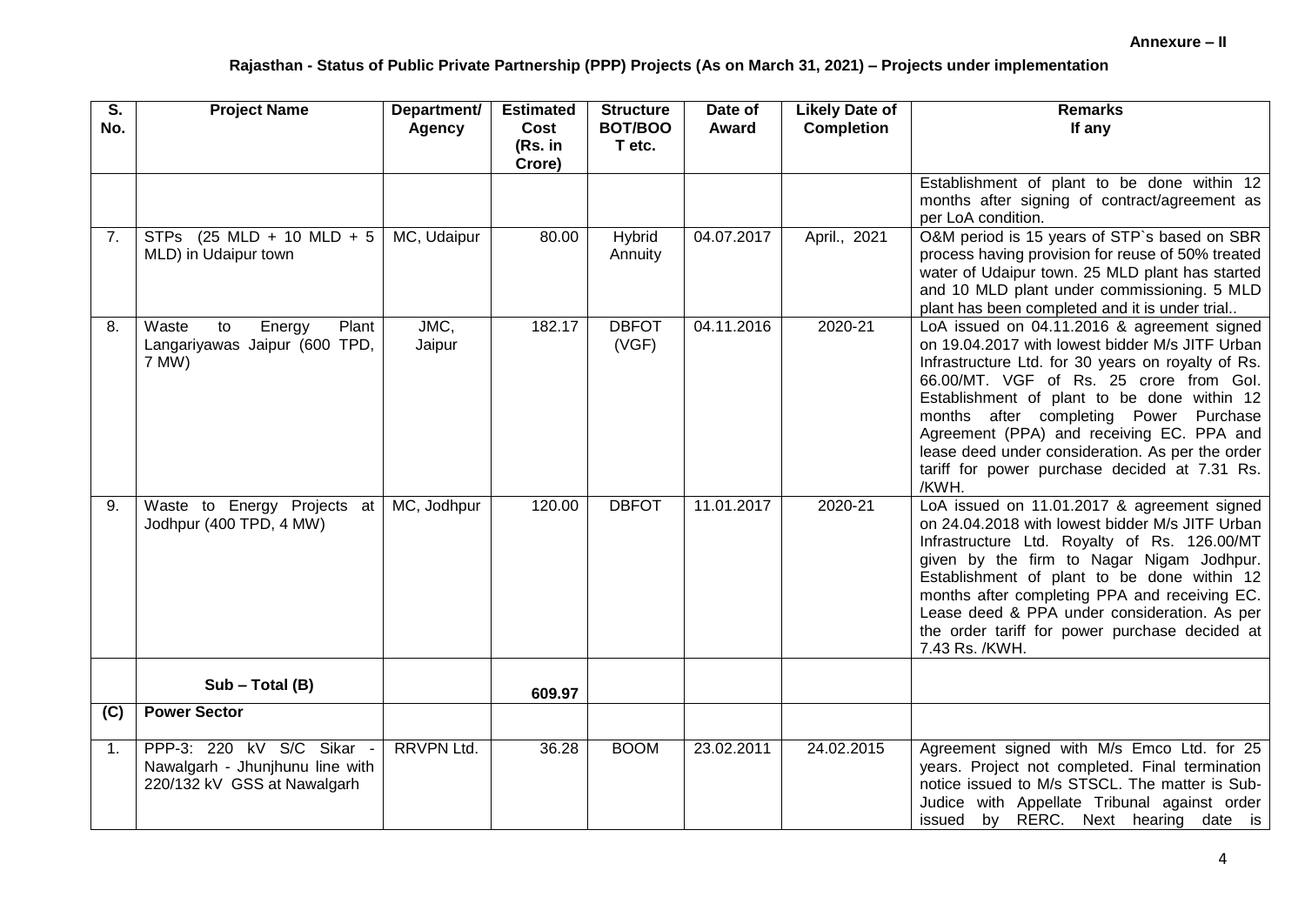| $\overline{\mathsf{s}}$ .<br>No. | <b>Project Name</b>                                                                                                                                       | Department/<br>Agency | <b>Estimated</b><br>Cost<br>(Rs. in<br>Crore) | <b>Structure</b><br>BOT/BOO<br>T etc. | Date of<br>Award | <b>Likely Date of</b><br><b>Completion</b> | <b>Remarks</b><br>If any                                                                                                                                                                                                                                                                                                                                                                                                                                                                                                                                                                           |
|----------------------------------|-----------------------------------------------------------------------------------------------------------------------------------------------------------|-----------------------|-----------------------------------------------|---------------------------------------|------------------|--------------------------------------------|----------------------------------------------------------------------------------------------------------------------------------------------------------------------------------------------------------------------------------------------------------------------------------------------------------------------------------------------------------------------------------------------------------------------------------------------------------------------------------------------------------------------------------------------------------------------------------------------------|
|                                  |                                                                                                                                                           |                       |                                               |                                       |                  |                                            | 18.05.2021. Case is pending for decision before<br>Hon'ble APTEL, New Delhi.                                                                                                                                                                                                                                                                                                                                                                                                                                                                                                                       |
| 2.                               | Investment' based<br>'Input plus<br><b>Distribution</b><br>Franchisee<br>for<br>distribution<br>and supply<br>of<br>electricity in Kota City              | <b>JVVNL</b>          | 151.52                                        | <b>ROMT</b>                           | 16.05.2016       | 31.08.2021                                 | Agreement signed between JVVNL, CESC Ltd.<br>and KEDL (an SPV of M/S CESC Ltd.) on<br>17.06.2016 for distribution of electricity in Kota<br>City Circle area for 20 years. Operation started by<br>KEDL from 01.09.2016. M/s KEDL shall make a<br>minimum investment of Rs. 151.52 crore in first 5<br>years. Till March, 2021 Distribution Franchisee<br>invested Rs. 237.10 crore as capital expenditure.<br>AT&C losses reduced by DF 28.96% in FY 2017-<br>18 and 19.52% in FY 2018-19 (audited), 11.48%<br>in FY 2019-20 (audited) and 25.09% (un-<br>audited)in FY 2020-21                   |
| 3.                               | Investment' based<br>'Input plus<br><b>Distribution</b><br>Franchisee<br>for<br>and supply<br>distribution<br>of<br>electricity in Bharatpur City         | <b>JVVNL</b>          | 47.74                                         | <b>ROMT</b>                           | 16.05.2016       | 30.11.2021                                 | Agreement signed between JVVNL, CESC Ltd.<br>and BESL (an SPV of M/S CESC Ltd.) on<br>17.06.2016 for distribution of electricity in<br>Bharatpur city circle area for 20 years. Operation<br>started by BESL from 01.12.2016. M/S BESL<br>shall make a minimum capital investment of Rs.<br>47.74 crore in first 5 years. Till March, 2021,<br>Distribution Franchisee invested Rs. 51.33 crore<br>as capital expenditure. AT&C losses reduced by<br>DF as 24.56% in FY 2017-18 and 11.08% in FY<br>2018-19 (audited) ,6.78% in FY 2019-20<br>(audited) and 18.93% (un-audited) in FY 2021-<br>21. |
| 4.                               | Investment' based<br>'Input plus<br>Franchisee<br><b>Distribution</b><br>for<br>and<br>supply<br>of<br>distribution<br>electricity in Bikaner City Circle | <b>JdVVNL</b>         | 114.61                                        | <b>ROMT</b>                           | 02.02.2017       | 15.05.2022                                 | Agreement signed between JdVVNL and CESC<br>Ltd. & BkESL (an SPV of M/s CESC Ltd.) on<br>14.03.2017 for distribution of electricity for a<br>period of 20 years. Operation started by M/s<br>BkESL from 16.05.2017. M/s BkESL shall make a<br>minimum capital investment of Rs. 114.61 crore<br>in first 5 years. Till March, 2021, Distribution<br>Franchisee invested Rs. 121.03 crore as capital<br>expenditure. AT&C losses reduced by DF as                                                                                                                                                   |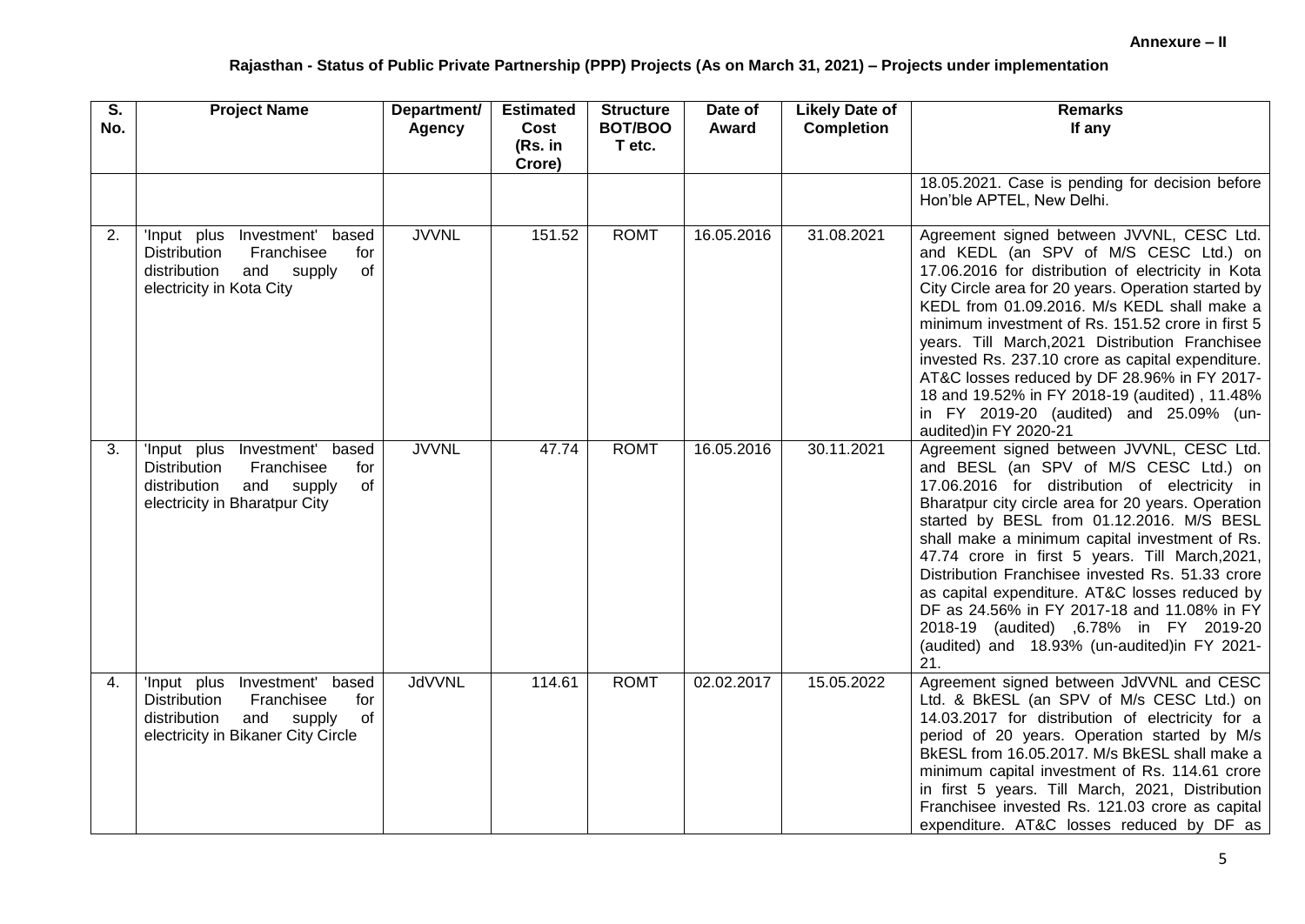| $\overline{\mathsf{s}}$ .<br>No. | <b>Project Name</b>                                                                                                                           | Department/   | <b>Estimated</b>          | <b>Structure</b><br>BOT/BOO | Date of      | <b>Likely Date of</b> | <b>Remarks</b>                                                                                                                                                                                                                                                                                                                                                                                                                                                                                                                          |
|----------------------------------|-----------------------------------------------------------------------------------------------------------------------------------------------|---------------|---------------------------|-----------------------------|--------------|-----------------------|-----------------------------------------------------------------------------------------------------------------------------------------------------------------------------------------------------------------------------------------------------------------------------------------------------------------------------------------------------------------------------------------------------------------------------------------------------------------------------------------------------------------------------------------|
|                                  |                                                                                                                                               | <b>Agency</b> | Cost<br>(Rs. in<br>Crore) | T etc.                      | <b>Award</b> | <b>Completion</b>     | If any                                                                                                                                                                                                                                                                                                                                                                                                                                                                                                                                  |
|                                  |                                                                                                                                               |               |                           |                             |              |                       | 24.56% in FY 2017-18 and 21.96% in FY 2018-<br>19 (audited), 15.36% in FY 2019-20 (un-audited)<br>and 16.82% in FY 2020-21(un-audited)                                                                                                                                                                                                                                                                                                                                                                                                  |
| 5.                               | Investment' based<br>'Input plus<br><b>Distribution</b><br>Franchisee<br>for<br>of<br>distribution<br>and supply<br>electricity in Ajmer City | <b>AVVNL</b>  | 37.60                     | <b>ROMT</b>                 | 09.03.2017   | 30.06.2022            | Agreement signed between AVVNL and Tata<br>Power Company Ltd. & TPADL (an SPV of M/S<br>Tata Power Company Ltd.) on 19.04.2017 for 20<br>years. Operation started by M/s TPADL from<br>01.07.2017. M/s TPADL shall make a minimum<br>capital investment of Rs. 37.60 crore in first 5<br>years. Till March-21, Distribution Franchisee<br>invested Rs. 81.76 crore as capital expenditure.<br>15.30% in FY 2017-18(audited) and 8.18% in FY<br>2018-19 (audited) 9.96% in FY 2019-20 (audited)<br>and 10.20% (unaudited) in FY 2020-21. |
| 6.                               | Metering, Billing, Collection and<br>Associated<br>Services<br>(MBC<br>Services) in Bhilwara City                                             | <b>AVVNL</b>  | 70.17                     | <b>OMT</b>                  | 10.10.2017   | 31.03.2028            | Agreement signed between AVVNL and M/s<br>Secure Meters Ltd. and M/s Secure Metering &<br>Services (Bhilwara) Ltd. (an SPV of M/s Secure<br>Meters Ltd.) on 23.11.2017 for 10 years.<br>Operation started by M/s Secure Metering &<br>Services (Bhilwara) Ltd. from 01.04.2018 and<br>shall make an investment of Rs. 70.17 crore in 10<br>years. Till March, 2021 Distribution Franchisee<br>invested Rs. 46.09 crore as capital expenditure.                                                                                          |
| 7.                               | Metering, Billing, Collection and<br>associated<br>Services<br>(MBC<br>Services) in Banswara City                                             | <b>AVVNL</b>  | 46.00                     | OMT                         | 31.08.2020   | 31.03.2031            | Lol issued to M/s Secure Meters Ltd., Udaipur on<br>31.08.2020 and LoA issued on 08.10.2020 The<br>selected agency shall make an investment of Rs.<br>46.00 crores as Capex on metering equipments<br>(meters, service cables, modems etc.) IT<br>infrastructure including Call Centre & Billing<br>Software and FRT etc. The MBC service<br>agreement has been executed between AVVNL<br>and M/s secure meters limited and M/s Secure<br>Meeting and Services(Banswara) Pvt. Ltd. on<br>dated 23.11.2020.                              |
| 8.                               | Development of Solar Park in<br>Rajasthan at Phalodi-Pokaran at                                                                               | <b>RREC</b>   | 452.00                    | <b>BOOM</b>                 | 06.02.2015   | 31.05.2021            | MoU signed on 28.10.2014 between GoR and<br>M/s Essel Infra projects Ltd. for development of                                                                                                                                                                                                                                                                                                                                                                                                                                            |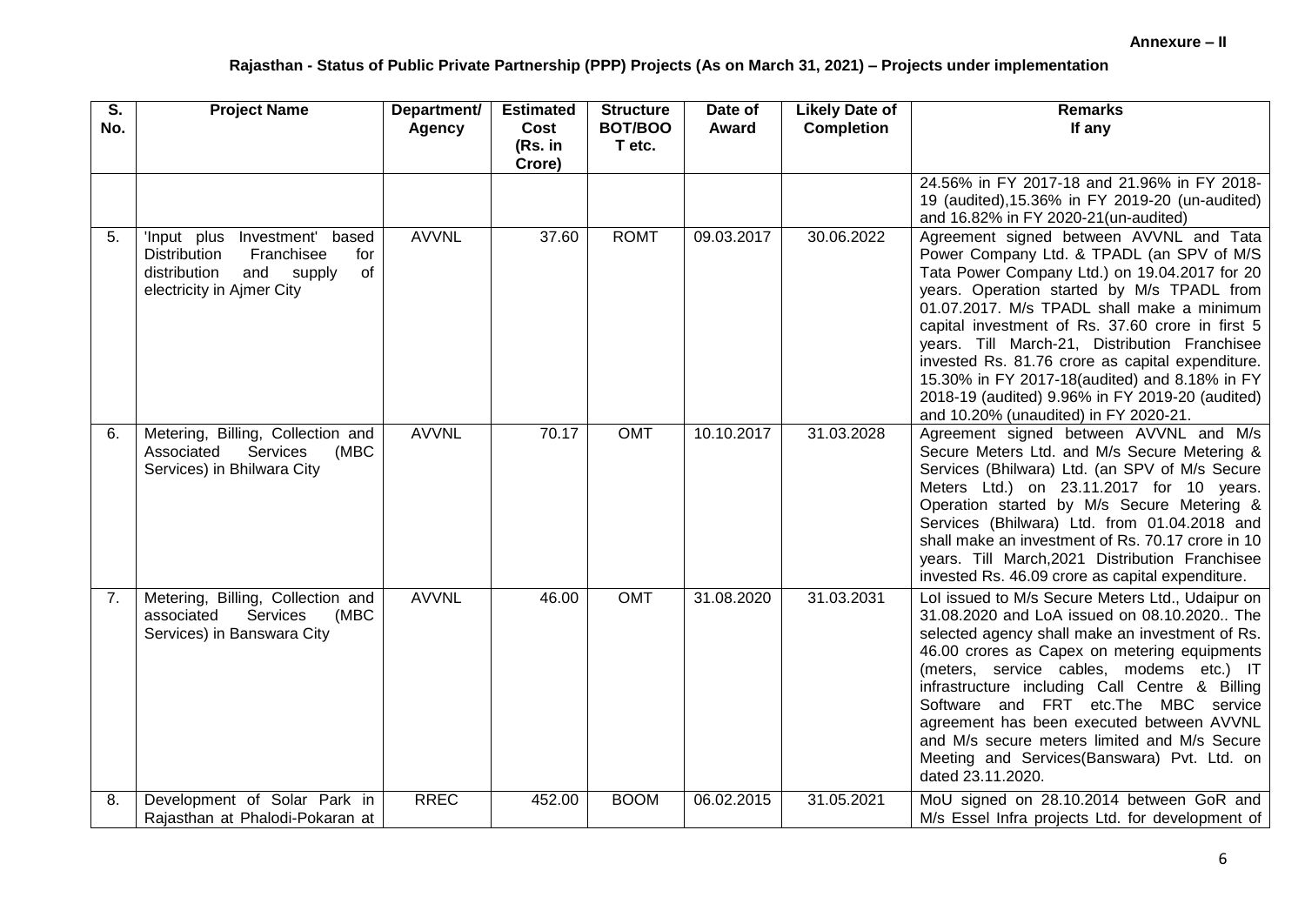| $\overline{\mathsf{s}}$ .<br>No. | <b>Project Name</b>                                                               | Department/<br><b>Agency</b> | <b>Estimated</b><br>Cost | <b>Structure</b><br>BOT/BOO | Date of<br>Award | <b>Likely Date of</b><br><b>Completion</b> | <b>Remarks</b><br>If any                                                                                                                                                                                                                                                                                                                                                                                                                                                                                                                                                                                                                    |
|----------------------------------|-----------------------------------------------------------------------------------|------------------------------|--------------------------|-----------------------------|------------------|--------------------------------------------|---------------------------------------------------------------------------------------------------------------------------------------------------------------------------------------------------------------------------------------------------------------------------------------------------------------------------------------------------------------------------------------------------------------------------------------------------------------------------------------------------------------------------------------------------------------------------------------------------------------------------------------------|
|                                  |                                                                                   |                              | (Rs. in<br>Crore)        | T etc.                      |                  |                                            |                                                                                                                                                                                                                                                                                                                                                                                                                                                                                                                                                                                                                                             |
|                                  | Jodhpur & Jaisalmer of 750 MW                                                     |                              |                          |                             |                  |                                            | solar parks in the phased manner through JV<br>route. Government allotted land to JV Essel<br>Saurya Urja Company of Rajasthan Ltd.<br>(ESUCRL). JV ESUCRL started development of<br>Solar Park at Phalodi-Pokran of 750 MW at<br>Jodhpur & Jaisalmer. SB Energy has signed MoU<br>with M/s ESUCRL for setting up of solar projects<br>of 600 MW capacity in their Park. Against<br>allotment of land, 2 nos of double bench petitions<br>are still pending with High Court, Jodhpur.<br>MNRE, Gol has granted extension for<br>development of Solar Park upto 31.12.2020.<br>Hon'ble High Court, Jodhpur ordered to maintain<br>status quo |
| 9.                               | Development of Solar Park in<br>Rajasthan at Fatehgarh of 1500<br>MW in Jaisalmer | <b>RREC</b>                  | 401.00                   | <b>BOOM</b>                 | 09.02.2015       | 31.05.2021                                 | MoU signed with M/s Adani Enterprises Ltd. on<br>09.02.2015 for development of solar parks in<br>phased manner through JV route. In-principle<br>approval granted. Government allotted 2238 ha.<br>land to JV Adani Renewable Energy Park<br>Rajasthan Ltd. (AREPRL) so far. Against<br>allotment of land, 2 nos of double bench petitions<br>are still pending with High Court, Jodhpur.<br>MNRE, Gol has granted extension for<br>development of Solar Park upto 31.12.2020.<br>Hon'ble High Court, Jodhpur ordered to maintain<br>status quo                                                                                             |
|                                  | $Sub - Total (C)$                                                                 |                              | 1356.92                  |                             |                  |                                            |                                                                                                                                                                                                                                                                                                                                                                                                                                                                                                                                                                                                                                             |
| (F)                              | <b>Social Sector</b>                                                              |                              |                          |                             |                  |                                            |                                                                                                                                                                                                                                                                                                                                                                                                                                                                                                                                                                                                                                             |
| $\mathbf{1}$ .                   | Vivakanand<br>Institute<br>of<br>Technology, Bhilwara                             | Technical<br>Education       | 5.49                     | <b>BOT</b>                  | 2007-08          | March, 2019                                | 10 acre land allotted on 07.03.2007 for a lease of<br>25 years. MOU signed on 10.01.2008 to<br>building in 18 months. State<br>construct<br>government provided capital subsidy of Rs.<br>257.74 lacs. It has decided that Society will<br>surrender 5 acre land or deposit the amount as<br>per DLC rate. Society deposited amount for the                                                                                                                                                                                                                                                                                                 |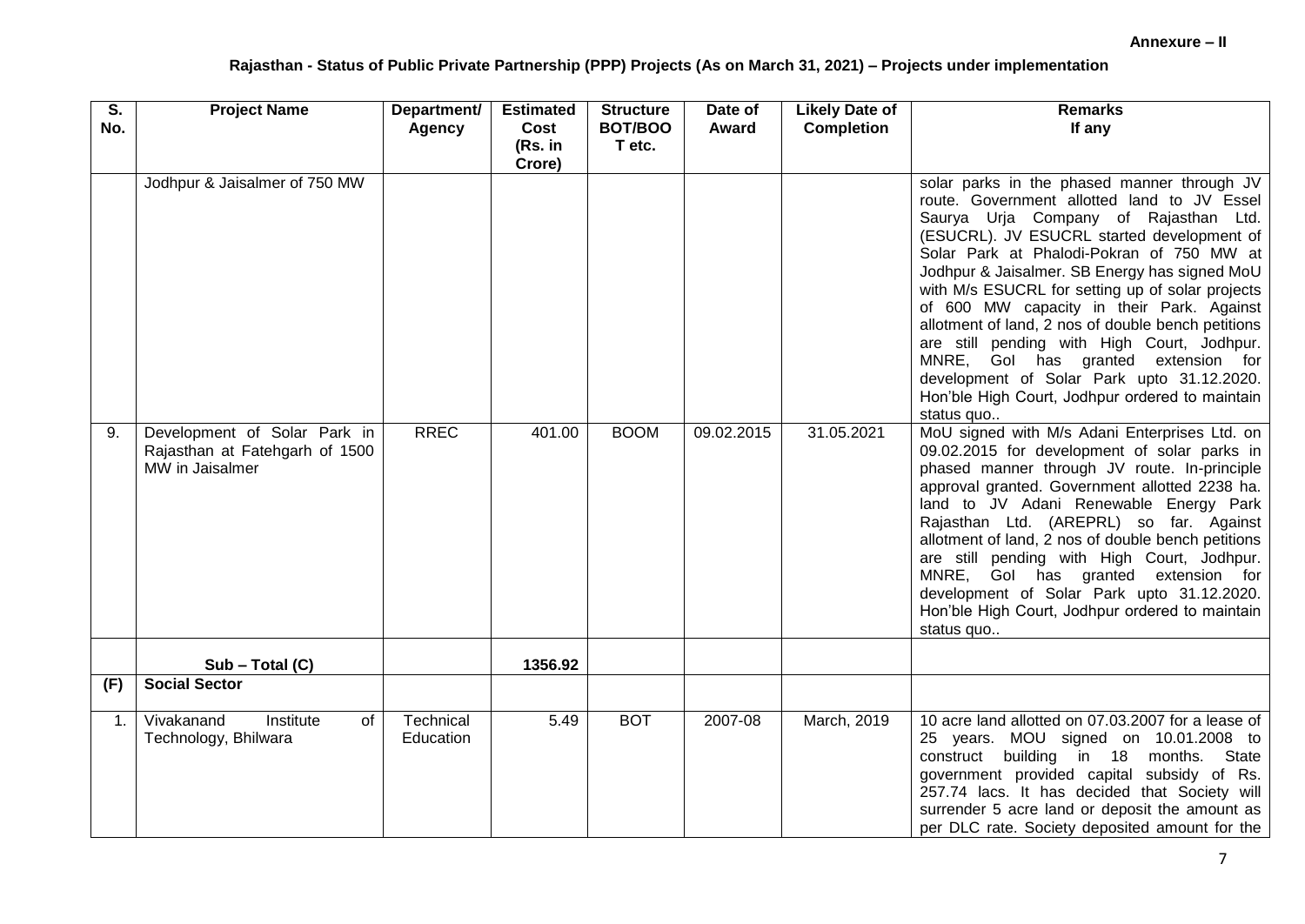| $\overline{\mathsf{s}}$ .<br>No. | <b>Project Name</b>                                                                        | Department/<br><b>Agency</b> | <b>Estimated</b><br>Cost<br>(Rs. in<br>Crore) | <b>Structure</b><br>BOT/BOO<br>T etc. | Date of<br>Award | <b>Likely Date of</b><br><b>Completion</b> | <b>Remarks</b><br>If any                                                                                                                                                                                                                                                                                                                                                                                                                                                                                                |
|----------------------------------|--------------------------------------------------------------------------------------------|------------------------------|-----------------------------------------------|---------------------------------------|------------------|--------------------------------------------|-------------------------------------------------------------------------------------------------------------------------------------------------------------------------------------------------------------------------------------------------------------------------------------------------------------------------------------------------------------------------------------------------------------------------------------------------------------------------------------------------------------------------|
|                                  |                                                                                            |                              |                                               |                                       |                  |                                            | land. College is not running since 2016-17,<br>explanation called on which reply awaited.                                                                                                                                                                                                                                                                                                                                                                                                                               |
| 2.                               | Institute<br>Rajasthan<br>οf<br>Engineering and Craft, Dholpur<br>(Women Polytechnic)      | Technical<br>Education       | 5.49                                          | <b>BOT</b>                            | 2007-08          | March, 2019                                | 10 acre land allotted on 15.10.2007 for a lease of<br>25 years. MoU signed on 16.10.2007 to construct<br>building in 18 months. State government provided<br>capital subsidy of Rs.131.00 lacs. College is not<br>operational, process of taking over the land and<br>building under process.                                                                                                                                                                                                                           |
| 3.                               | Rajasthan<br>Girls<br>Polytechnic<br>College, Baran                                        | Technical<br>Education       | 5.49                                          | <b>BOT</b>                            | 2007-08          | March, 2019                                | 10 acre land allotted on 06.03.2007 for a lease of<br>25 years. MOU signed on 16.10.2007 to<br>building in 18 months. State<br>construct<br>government provided capital subsidy of Rs.<br>107.24 lacs. It has decided that Society will<br>surrender 5 acre land or deposit the amount as<br>per DLC rate. Society deposited amount for the<br>land. As the College is not operational,<br>explanation called on which reply awaited.                                                                                   |
| 4.                               | Chandrawati Girls<br>Polytechnic<br>College, Jaisalmer                                     | Technical<br>Education       | 5.49                                          | <b>BOT</b>                            | 2007-08          | Sub-judice                                 | 10 acre land allotted on 21.03.2007 for a lease of<br>25 years. MOU signed on 16.10.2007 to<br>construct building in 18 month for which state<br>government provided capital subsidy of Rs. 46.27<br>lacs. Collage run by the institute but on<br>10.09.2012 land allotment canceled by the<br>government due to non-compliance of norms and<br>convert into hostel for Government Polytechnic<br>College, Jaisalmer. Against these orders, the<br>society has taken stay from the Hon'ble Court.                       |
| 5.                               | $\overline{R}$ .<br>Wair,<br>R.<br>College<br>at<br>(Bharatpur)<br>Co-Education<br>College | College<br>Education         | 1.80                                          | <b>BOOM</b>                           | 31.05.2016       | 31.03.2021                                 | MoU signed with Gramin Vikas Awam Shodh<br>Sansthan, Bharatpur for 15 years. College being<br>run in temporary accommodation from session<br>2016-17. A sum of Rs. 2.00 crore to be provided<br>by GoR including revenue grant of Rs. 0.20 crore.<br>As per MoU, grant of Rs. 19.71 lacs released in<br>FY 2016-17 for library, furniture, affiliation, etc.<br>and for land purchase on DLC rate Rs. 25,49,411<br>given by GoR to the society in 2019-20, on which<br>building construction is in progress. College is |